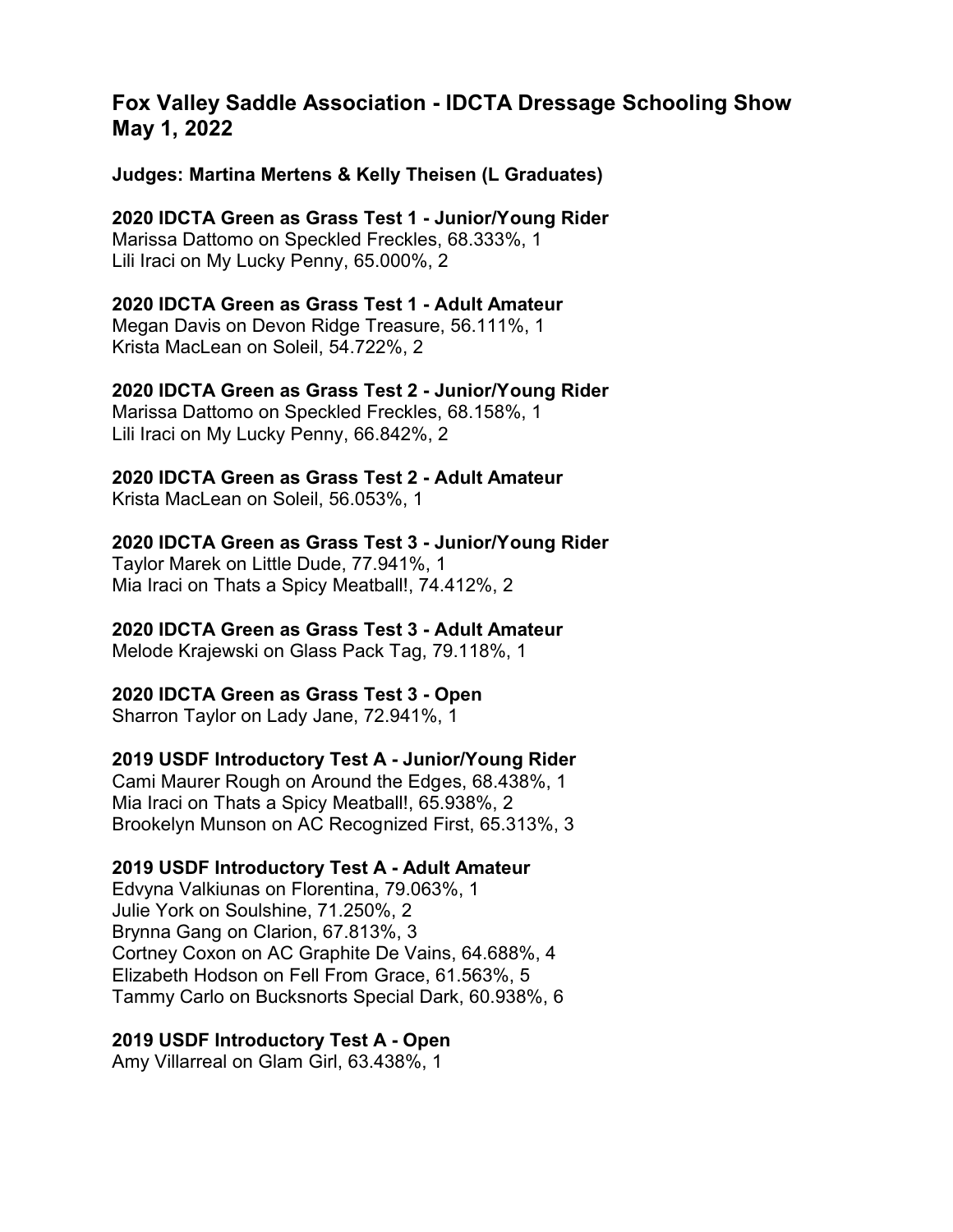# **2019 USDF Introductory Test B - Junior/Young Rider**

Audrina Taylor-Davis on Magic Shadow Force, 67.813%, 1 Brookelyn Munson on AC Recognized First, 62.500%, 2 Jane Gallagher on Ranger, 53.438%, 3

#### **2019 USDF Introductory Test B - Adult Amateur**

Andrea Marek on Onyx, 71.875%, 1 Cortney Coxon on AC Graphite De Vains, 69.688%, 2 Tammy Carlo on Bucksnorts Special Dark, 67.500%, 3 Nicole Pochron on Sure Thing Bob, 63.438%, 4 Abby Karecki on Zara, 58.125%, 5

#### **2019 USDF Introductory Test B - Open**

Amy Villarreal on Glam Girl, 66.875%, 1 Sharron Taylor on Lady Jane, 56.875%, 2

# **2019 USDF Introductory Test C - Junior/Young Rider**

Taylor Marek on Little Dude, 69.500%, 1

# **2019 USDF Introductory Test C - Adult Amateur**

Edvyna Valkiunas on Florentina, 78.000%, 1 Andrea Marek on Onyx, 73.500%, 2 Megan Saar on Do It Exactly, 70.750%, 3 Melode Krajewski on Glass Pack Tag, 70.500%, 4 Abby Karecki on Zara, 69.500%, 5

#### **2019 USEF Training Level Test 1 - Junior/Young Rider**

Mary Catherine Slagle on Need No Approval, 64.423%, 1 Cami Maurer on Rough Around the Edges, 61.346%, 2

#### **2019 USEF Training Level Test 1 - Adult Amateur**

Mary McGee on Harmony, 60.769%, 1 Melissa Savage on Lincoln, 60.000%, 2 Linda Fidler on Northern Lights Reign, 45.577%, 3

#### **2019 USEF Training Level Test 1 - Open**

Jennifer Rodgers on AC Sir Elton, 67.115%, 1

#### **2019 USEF Training Level Test 2 - Adult Amateur**

Brynna Gang on Wise Guy, 70.172%, 1 Erika Chermak on DandeLion, 66.207%, 2 Mary McGee on Harmony, 61.724%, 3

#### **2019 USEF Training Level Test 2 - Open**

Jennifer Rodgers on AC Sir Elton, 63.966%, 1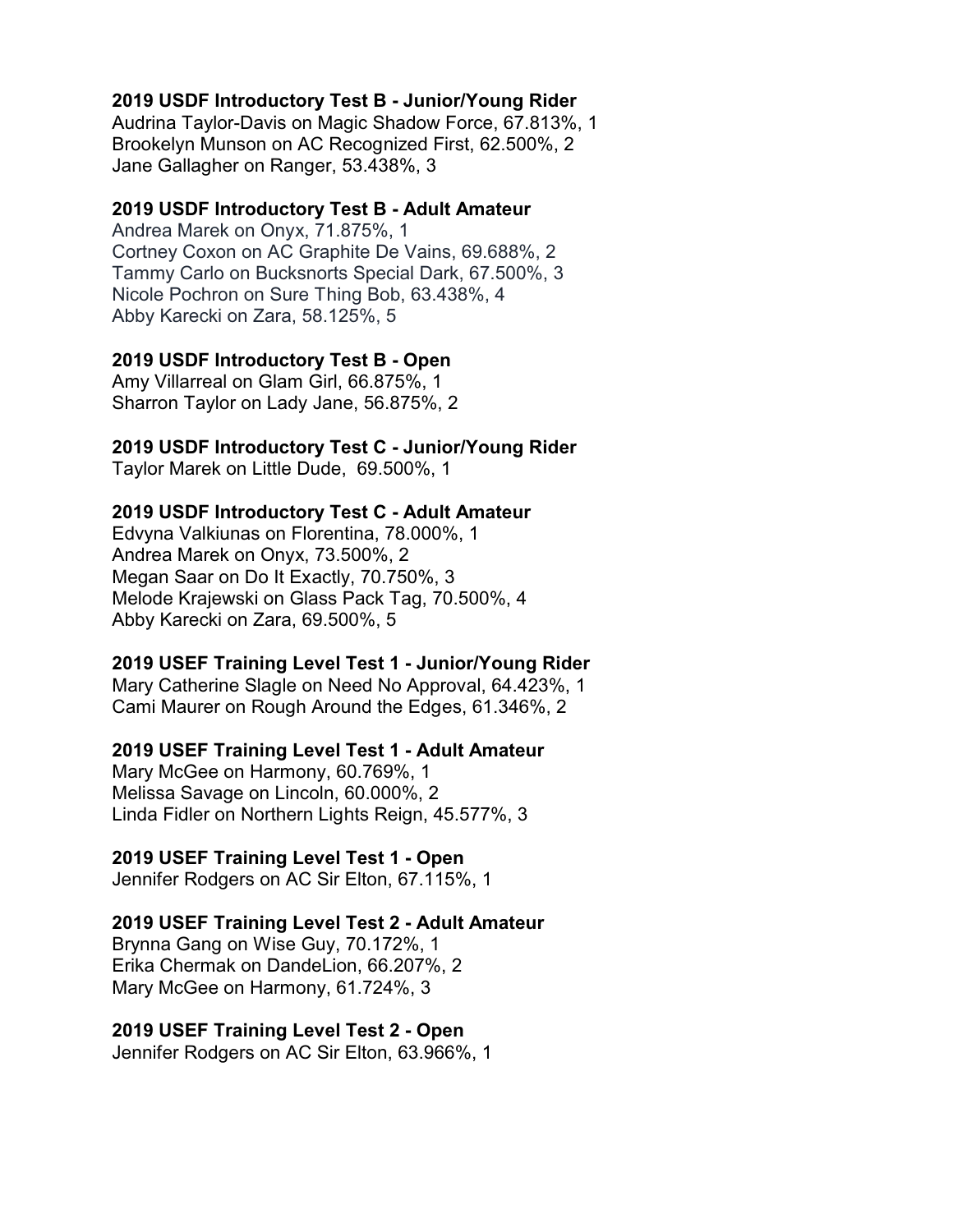## **2019 USEF Training Level Test 3 - Adult Amateur**

Erika Chermak on DandeLion, 68.448%, 1 Jane McDowell on The Anagram, 66.897%, 2

# **2019 USEF First Level Test 1 - Adult Amateur**

Jill Zubak on PK Kaloo, 62.069%, 1 Melode Krajewski on Glass Pack Tag, 59.655%, 2

# **2019 USEF First Level Test 3 - Adult Amateur**

Jane McDowell on The Anagram, 61.810%, 1

# **Eventing Dressage Tests**

#### **2022 USEF Beg Novice Test A (Eventing) - Junior/Young Rider**

Annalee Woll-Creed on Claire, 29.412%, 1 Cami Maurer on Rough Around the Edges, 33.529%, 2 Taylor Marek on Little Dude, 33.824%, 3 Audrina Taylor-Davis on Magic Shadow Force, 37.647%, 4

# **2022 USEF Beg Novice Test A (Eventing) - Adult Amateur**

Julie York on Soulshine, 31.765%, 1 Megan Saar on Do It Exactly, 33.529%, 2 Krista MacLean on June Bug, 38.529%, 3 Abigail Anderson on Red Kite, 42.353%, 4

# **2022 USEF Novice Test A (Eventing) - Adult Amateur**

Lucia Menozi on Fernhill For Luck, 22.778%, 1 Clive MacLean on Candyman, 34.444%, 2

# **2022 USEF Training Test A (Eventing) - Adult Amateur**

Lucia Menozi on Fernhill For Luck, 23.889%, 1 Brynna Gang on Wise Guy, 26.389%, 2

#### **Other Eventing Tests (Percentage Ride) - Junior/Young Rider** Brynna Gang on Clarion, USEF 2022 Starter Test, 36.333%, 1

**HIGH SCORES**

#### **Dressage**

**Green as Grass/Introductory - Junior/Young Rider** Champion: Taylor Marek on Little Dude, 77.941% (GAG 3) Reserve Champion: Mia Iraci on Thats a Spicy Meatball!, 74.412% (GAG 3)

#### **Green as Grass/Introductory - Adult Amateur**

Champion: Melode Krajewski on Glass Pack Tag, 79.118% (GAG 3) Reserve Champion: Edvyna Valkiunas on Florentina, 79.063% (Intro A)